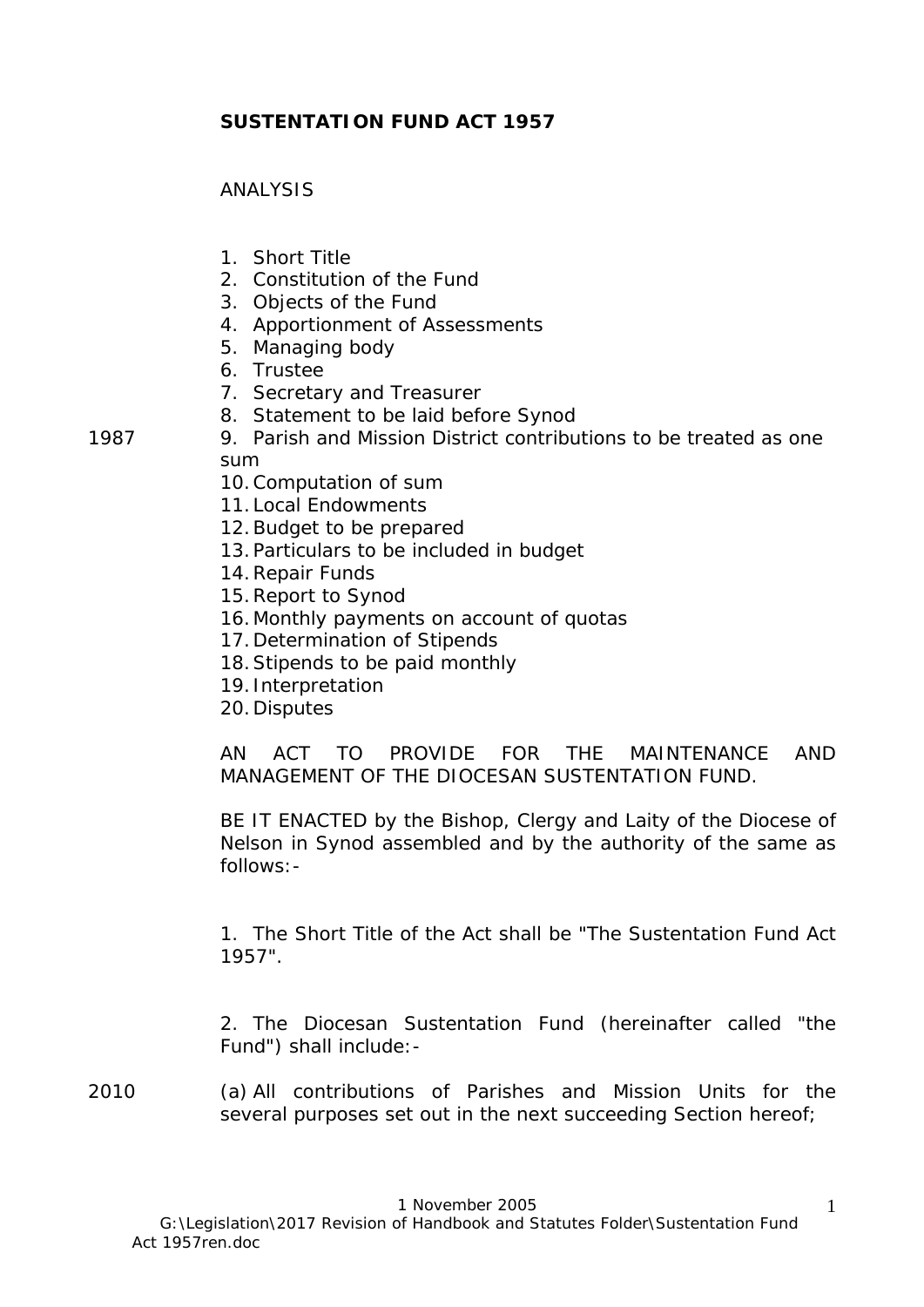(b) Such income from endowments as is or hereafter shall be held in trust for the purposes of the Fund;

(c) Bequests, donations and subscriptions to any of the purposes of the Fund; and

(d) The income of the Sustentation Fund and the Frances Charters Marsden Sustentation Fund Trust.

3. The Fund shall be appropriated used and applied for the following objects:-

- (a)(1) The Stipend and Allowances of the Vicar, Assistant Priest, Assistant- under-training, Stipendiary Lay Readers and other full time workers of the various 2010 Parishes and Mission Units.
	- (2) Pension premiums.
- 1994 (3) Accident and Sickness Insurance premiums.
	- (4) Fire Insurance premiums.
	- (5) The establishment of funds to provide monies for the repair and maintenance of buildings and plant.
	- (b) (1) The extension of the work of the church within the Diocese.
- 2005 (2) Deleted
	- (3) The expenses of the Diocesan and General Synods.
	- (4) The maintenance of the Home Mission and Clergy Removal Expenses Funds.
	- (5) The publication and distribution of a Diocesan magazine.
	- (6) The cost of conveying the sites of churches, vicarages and Sunday Schools for which no other provision is made.
	- (7) Such other purposes as Synod may from time to time determine.
	- (8) The expenses of the administration of the Diocese and the Diocesan Office including such sum as the Diocesan Finance Team shall deem necessary for the Bishopric Endowment Fund.
- 2002 4. The Diocesan Finance Team shall apportion to total sums required for the purposes as set forth in Section 3 (b) to the 2010 several Parishes and Mission Units in accordance with the principle decided pursuant to Section 12 of the Diocesan Structures Statute 2005.
	- as at 1 January 2017 G:\Legislation\2017 Revision of Handbook and Statutes Folder\Sustentation Fund Act 1957ren.doc 2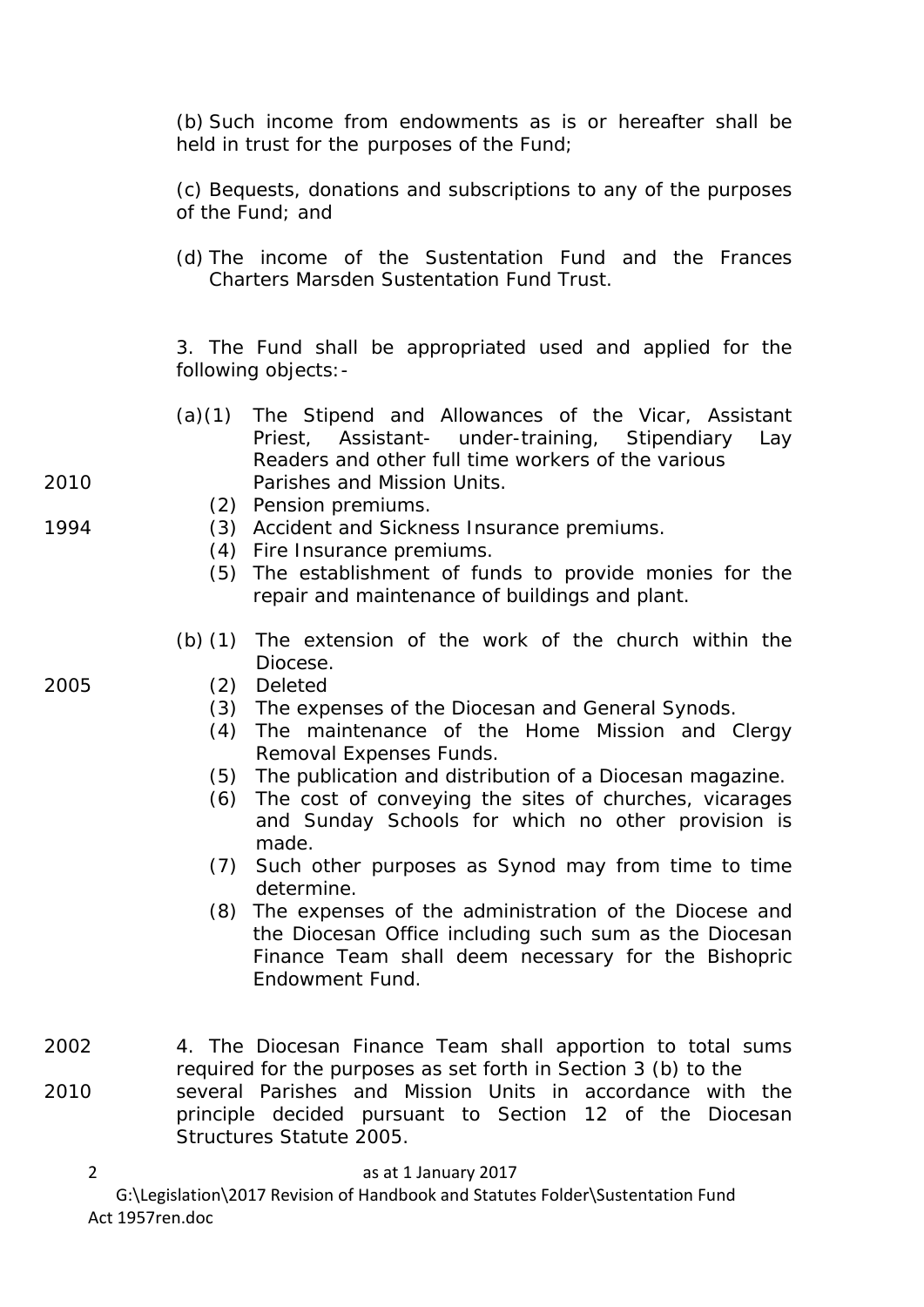## PART 1

#### MANAGEMENT

## 2002 5. The Diocesan Finance Team shall be the managing body of the Fund.

6. The Nelson Diocesan Trust Board Incorporated shall be the Trustees of the capital of all endowments of the Fund.

7. The Diocesan Secretary and Treasurer shall be the Secretary and Treasurer of the Fund.

2005 8. The statement of Income and Expenditure on account of the Fund during the preceding financial year and a statement of assets and liabilities of the Fund shall be laid before the Synod at each annual Session and shall be published in the annual report of the Proceedings of the Synod.

## PART II

## INCOME

- 2010 9. The sum annually required from Parishes and Mission Units for the purpose of the Fund shall be treated as one sum to be paid by the Churchwardens or other managing bodies to the Fund.
- 2002 10. In computing the sum required to be paid under the preceding section the Diocesan Finance Team shall include:-
- 1987 (a) The stipend of the Vicar, Assistant-under-Training, Stipendiary Lay Reader, and other full time workers.
	- (b) Fire insurance premiums.
	- (c) Pension premiums.
- 2002 (d) Such sum or sums as the Diocesan Finance Team shall determine should be set aside towards the repair and maintenance of buildings in each Parish or Mission District.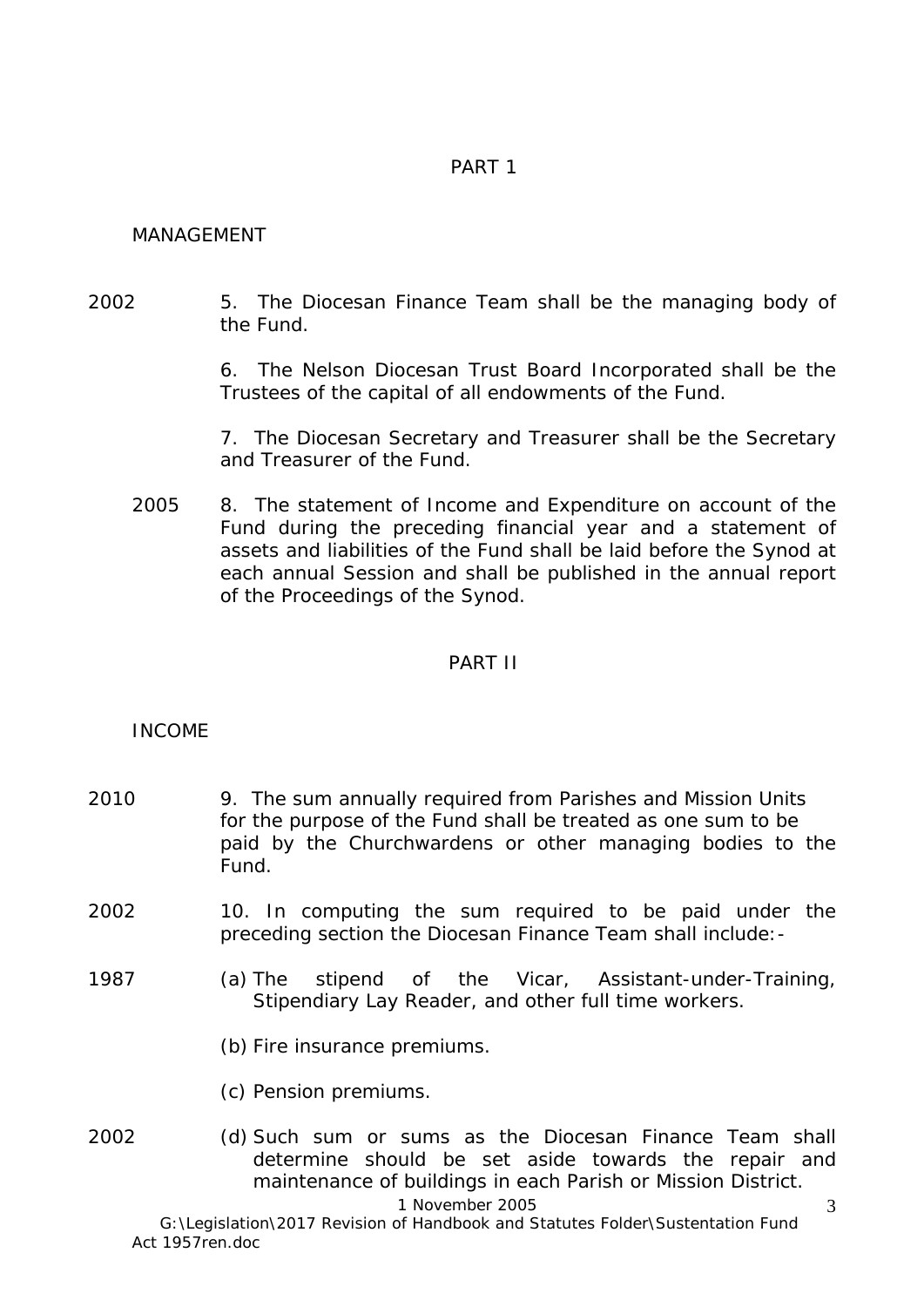2005 (e) Deleted

- (f) The apportionment of the Assessment made pursuant to Section 4.
- 11. The income from capital funds held for the endowment of 2010 Parishes and Mission Units shall be included in the budget hereinafter provided for so far as such inclusion may be in strict accordance with the trusts.

#### PART III

### METHOD

- 2002 12. In each year a budget for the next ensuing financial year shall be prepared by the Diocesan Finance Team and a copy of the quota required shall be sent by 1st January to the Churchwardens or other governing bodies in each Parish or 2010 Mission Unit.
- 13. The budget shall set out the particular sums required for the year for the purposes named in Section 3 and the total sum 2010 required from each Parish and Mission Unit on account of such purposes and any amount then outstanding and in arrears.
- 2010 14. All amounts paid by any Parish or Mission Unit pursuant to Section 10(d) hereof shall forthwith be paid by the Diocesan Secretary to the Nelson Diocesan Trust Board for investment in a Special Repairs and Maintenance Reserve Account for the benefit of such Parish or District and may be withdrawn by such Parish or District at any time for the purpose of repairs to and maintenance of buildings but for no other purpose.
- 15. The Standing Committee shall include in its report to Synod a return showing the quota required to be paid by each Parish or 2010 Mission Unit.
- 1987 16. On the 25th day of each calendar month the Churchwardens 2010 or appointed officer of each Parish and Mission Unit shall pay to the Diocesan Treasurer one twelfth of its annual quota of the Fund.